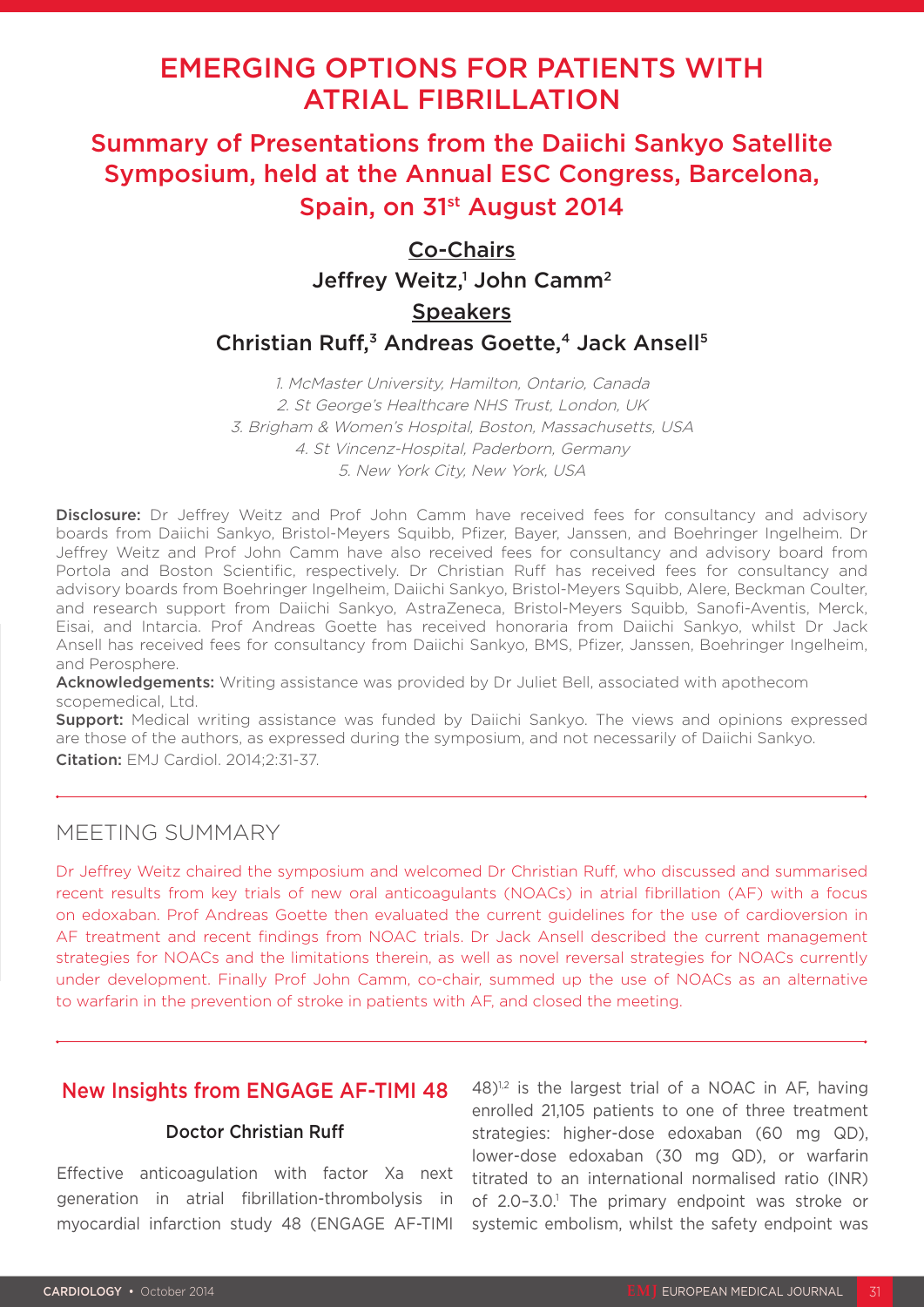major bleeding, as per the International Society on Thrombosis and Haemostasis definition. An important aspect of the trial design included a 50% dose reduction of edoxaban (60-30 mg or 30- 15 mg) for high-risk patients with clinical features anticipated to significantly increase drug exposure and risk of bleeding, defined as a creatinine clearance of 30–50 mL/min, weight ≤60 kg, or receiving a strong P-glycoprotein (P-gp) inhibitor (verapamil, quinidine, or dronedarone).

This trial found that both edoxaban regimens had comparable efficacy to warfarin with regard to reducing stroke or systemic embolism (annualised rate of stroke or systemic embolism was 1.50% in the warfarin group, and 1.18% [p<0.001 noninferiority], and 1.61% [p=0.005 non-inferiority] in the higher and lower-dose edoxaban arms, respectively). In addition, during the overall study period of 2.8 years, cardiovascular mortality was reduced by ~14-15%.<sup>2</sup> Importantly, both edoxaban regimens were associated with a significant reduction in major (p<0.001), clinically-relevant non-major (p<0.001), and minor bleeding (p=0.002 for higher-dose and p<0.001 for lower dose) compared with warfarin. However, although the rates of ischaemic stroke were comparable between higher-dose edoxaban and warfarin, a higher incidence was observed in patients receiving the lower-dose regimen.

Important insights gained from previous trials influenced the trial design for ENGAGE AF-TIMI 48;<sup>1</sup> for example, the safety issues that occurred when patients were transitioned from rivaroxaban to a vitamin K antagonist (VKA) upon completion of the rivaroxaban once-daily oral direct factor Xa inhibition compared with vitamin K antagonism for prevention of stroke and embolism trial in atrial fibrillation (ROCKET AF) trial. $3$  1 month post-trial, fewer than half of the rivaroxaban patients had INR values within the therapeutic range and subsequently had an increased risk of stroke compared with patients who were given warfarin throughout the trial. $3,4$  To minimise this effect during ENGAGE AF-TIMI 48,<sup>5</sup> patients who were given a VKA had their INR checked frequently within the first 2 weeks and the dose was aggressively titrated to achieve a therapeutic range. In addition, treatment with a VKA was overlapped with a modified edoxaban dose. This strategy was successful in preventing the excess number of strokes seen previously, as ~85% and ~99% of patients were within the

therapeutic range 2 weeks and 1 month after transition, respectively.<sup>5</sup>

Another recent analysis from the ENGAGE AF-TIMI 48 study evaluated the mortality benefit of edoxaban compared with warfarin with regard to bleeding.<sup>6</sup> Compared with the higher and lowerdose edoxaban groups, there were 66 and 102 excess deaths in the warfarin group. Of these, 39– 45% were due to fatal bleeds and approximately 90% of the total excess deaths in the warfarin group were preceded by a major bleed. Thus, lower rates of fatal bleeding and major bleeding contributing to death accounted for over half the reduction in mortality observed in the edoxaban groups.

Prescription of anticoagulants is a balance of risks, with increased thrombosis or bleeding occurring if therapy is not adjusted correctly.<sup>7</sup> Emerging data from the randomised evaluation of long-term anticoagulation therapy (RE-LY) study $8$  reported that higher dabigatran concentrations had a stronger correlation with bleeding events than stroke reduction. Investigators also observed that age impacted bleeding and stroke risk at a given dabigatran concentration. Due to the risks involved with anticoagulants, it would be beneficial if drug dosages could be modified according to patient risk factors. The ENGAGE AF-TIMI 48 trial<sup>1,9</sup> subsequently assessed whether the dose of edoxaban could be adjusted using clinical factors alone, such as low body weight (≤60 kg), reduced renal function (creatinine clearance 30–50 mL/ min), or concomitant treatment with a strong P-gp inhibitor. The study found that, compared with warfarin, the efficacy of edoxaban was maintained when the dose was reduced by half in high-risk populations (60-30 mg or 30-15 mg).<sup>2</sup> Interestingly, while efficacy was maintained, the risk of bleeding was further reduced, as shown in Figure 1. The reason for this appears to be the prevention of excess edoxaban exposure, resulting in lower anti-Xa activity and a better balance of risk for the patient.

In conclusion, recent analyses of ENGAGE AF-TIMI 48 have demonstrated the comparable efficacy of edoxaban compared with warfarin, in conjunction with a lower incidence of bleeding events. Using the patient's clinical features to adjust the edoxaban dose was sufficient to prevent excess edoxaban levels and also optimise the balance between ischaemic and bleeding events, without having to measure prospectively the drug levels or anticoagulant activity.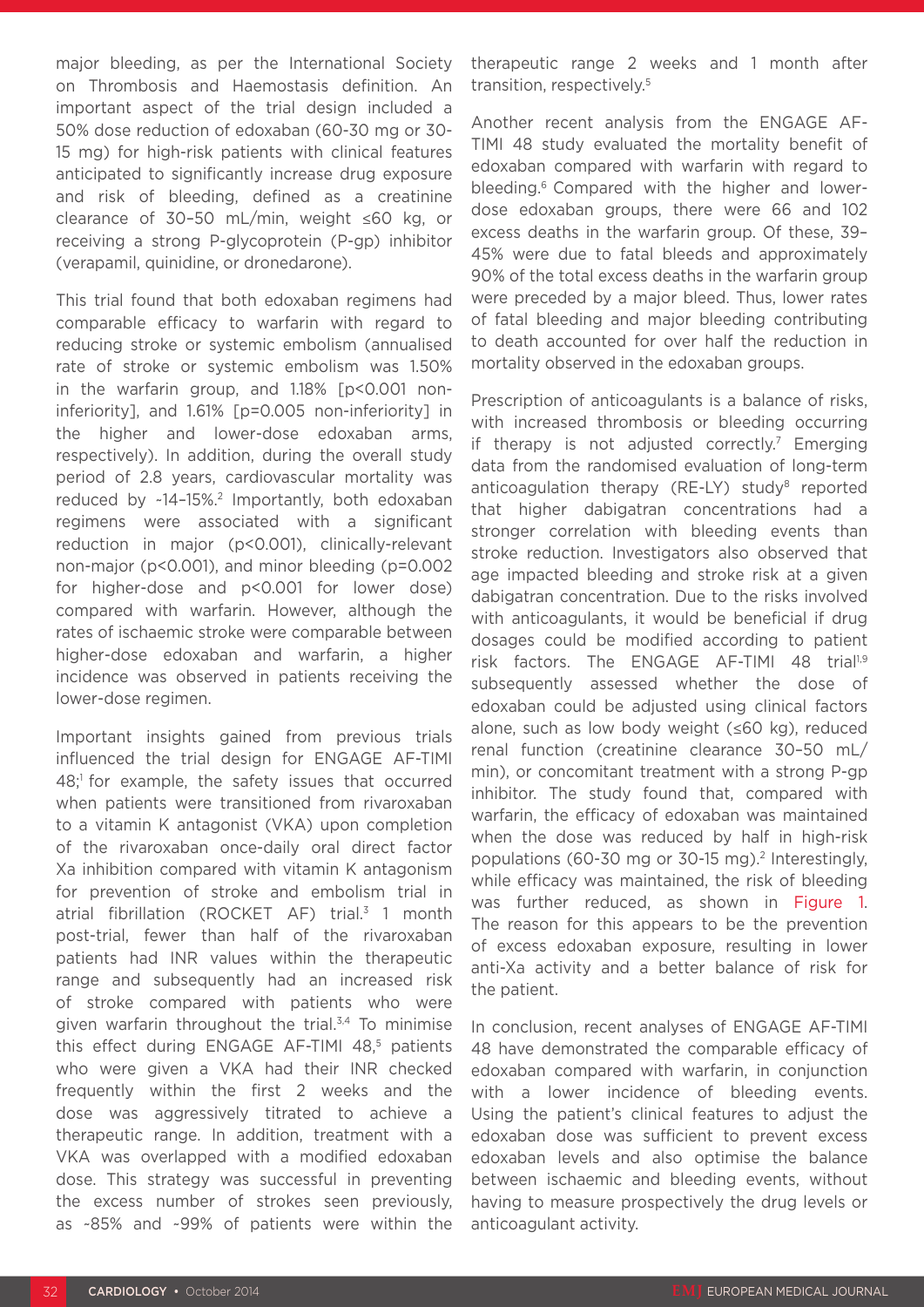ENGAGE Dose Reduction: Preserved Efficacy

|                                    | Patients | Edoxaban 60/DR30 mg | Warfarin |
|------------------------------------|----------|---------------------|----------|
| All patients                       | 21,105   | 1.57                | 1.80     |
| Patient-specific<br>dose reduction |          |                     |          |
| Yes                                | 5,356    | 2.32                | 2.68     |
|                                    | 15,749   | 1.33                | 1.53     |

|                                    | <b>Patients</b> | Edoxaban 60/DR15 mg | Warfarin |
|------------------------------------|-----------------|---------------------|----------|
| All patients                       | 14.070          | 2.04                | 1.80     |
| Patient-specific<br>dose reduction |                 |                     |          |
| Yes                                | 3,572           | 314                 | 2.68     |
| , No                               | 10,498          | 1 69                | 1.53     |



Edoxaban better Warfarin better



#### ENGAGE Dose Reduction: Better Safety

|                                    |        | Patients   Edoxaban 60/DR30 mg | Warfarin |
|------------------------------------|--------|--------------------------------|----------|
| All patients                       | 21,026 | 2.75                           | 3.43     |
| Patient-specific<br>dose reduction |        |                                |          |
| Yes                                | 5,330  | 3.05                           | 4.85     |
| No                                 | 15,696 | 2.66                           | 3.02     |

|                                    | <b>Patients</b> | Edoxaban 60/DR15 mg | Warfarin |
|------------------------------------|-----------------|---------------------|----------|
| All patients                       | 14.014          | 1.61                | 3.43     |
| Patient-specific<br>dose reduction |                 |                     |          |
| Yes                                | 3,550           | 1.50                | 4.85     |
| Νo                                 | 10,464          | 165                 | 3.02     |





Figure 1: A) Hazard ratio (HR) of the primary efficacy outcome of stroke or systemic embolism with edoxaban versus warfarin; B) HR of the principal safety outcome of major bleeding with edoxaban versus warfarin.

CI: confidence interval. *Adapted from Giugliano RP et al.2*

# Future Direction of Anticoagulation **Therapy**

#### Professor Andreas Goette

Clot formation occurs in the presence of haemodynamic changes and endothelial injury

as described by Virchow's triad.<sup>10</sup> Patients with AF have a higher likelihood of developing a clot and subsequent stroke than patients without AF.<sup>11</sup> Indeed, it has been shown that periods of AF as short as 5 minutes can increase the rate of stroke (Figure 2).<sup>12</sup>

B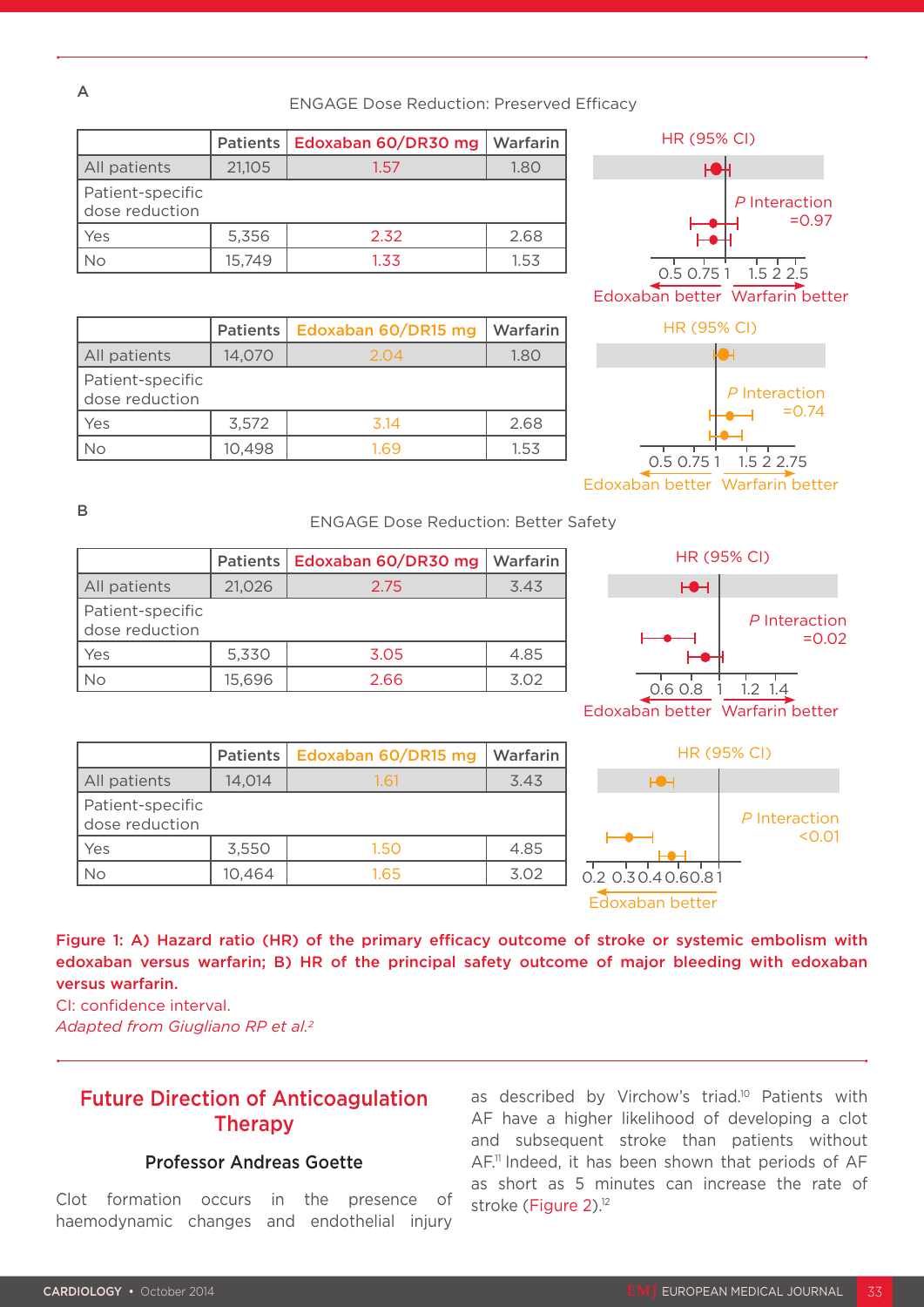Stroke-Risk and AF-Duration MOde Selection Trial (MOST)



## Figure 2: Kaplan–Meier plot of death or nonfatal stroke after 1 year of ancillary study follow-up in patients with AHREs versus those without AHREs.12

AF: atrial fibrillation; AHRE: atrial high rate episode.

*Reprinted from Circulation, 107, Glotzer TV et al. Atrial high rate episodes detected by pacemaker diagnostics predict death and stroke: report of the Atrial Diagnostics Ancillary Study of the MOde Selection Trial (MOST), 1614–9 Copyright (2014), with permission from Wolters Kluwer Health.*

Cardioversion is when an attempt is made to revert AF back to sinus rhythm, either by using drugs (pharmacologic cardioversion) or electric current (electric cardioversion). There is a risk of thromboembolism following cardioversion, so current guidelines recommend anticoagulant therapy prior to initiation of the procedure.13 VKAs are the main anticoagulants used for cardioversion because although NOACs are available for patients with AF, few data are available regarding their efficacy and safety in the cardioversion setting.

Sub-analyses of the key NOAC trials (RE-LY,<sup>14</sup>) ROCKET AF<sub>3</sub> and apixaban for reduction in stroke and other thromboembolic events in atrial fibrillation [ARISTOTLE])15 confirmed no differences in the incidence of stroke between the NOACs and warfarin in patients undergoing cardioversion. However, the number of patients included in these sub-analyses was small and the studies were not sufficiently powered to fully elucidate the effect of NOACs during cardioversion.<sup>14</sup> Therefore, prospective studies such as the XVERT trial<sup>16</sup> are still required to establish efficacy.

The edoxaban versus warfarin in subjects undergoing cardioversion of atrial fibrillation (ENSURE in AF) study is the largest trial that will assess electrical cardioversion, recruiting at

approximately 300 sites and enrolling >2,000 patients across 20 countries (Daiichi Sankyo, data on file). Patients with AF lasting >48 hours within the past year, who are indicated for electrical cardioversion, will be primarily assessed for safety, and events such as major and non-major bleeds will be evaluated. Efficacy will also be monitored, although it may be limited due to the number of cardioversions required for statistical significance.

Patients may, or may not, undergo transoesophageal echocardiography (TEE) during the ENSURE in AF trial, after which warfarin (INR 2.0–3.0) or edoxaban (60 mg QD) will be given. Non-TEE guided approaches will have a pretreatment phase of 21 days so that full anticoagulant coverage is assured. While the standard edoxaban dose will be 60 mg, high-risk patients with a low body weight (≤60 kg), reduced creatinine clearance (15–50 mL/min), or concomitant use of a potent P-gp inhibitor (except amiodarone) will be given 30 mg edoxaban QD.

In summary, it is hoped that the ENSURE in AF trial, in conjunction with other prospective clinical trials, will provide robust data that can inform guidelines for patient care. Further prospective trials that assess cardioversion and catheter ablation are required in order to confirm the potential role of NOACs in all AF-associated procedures.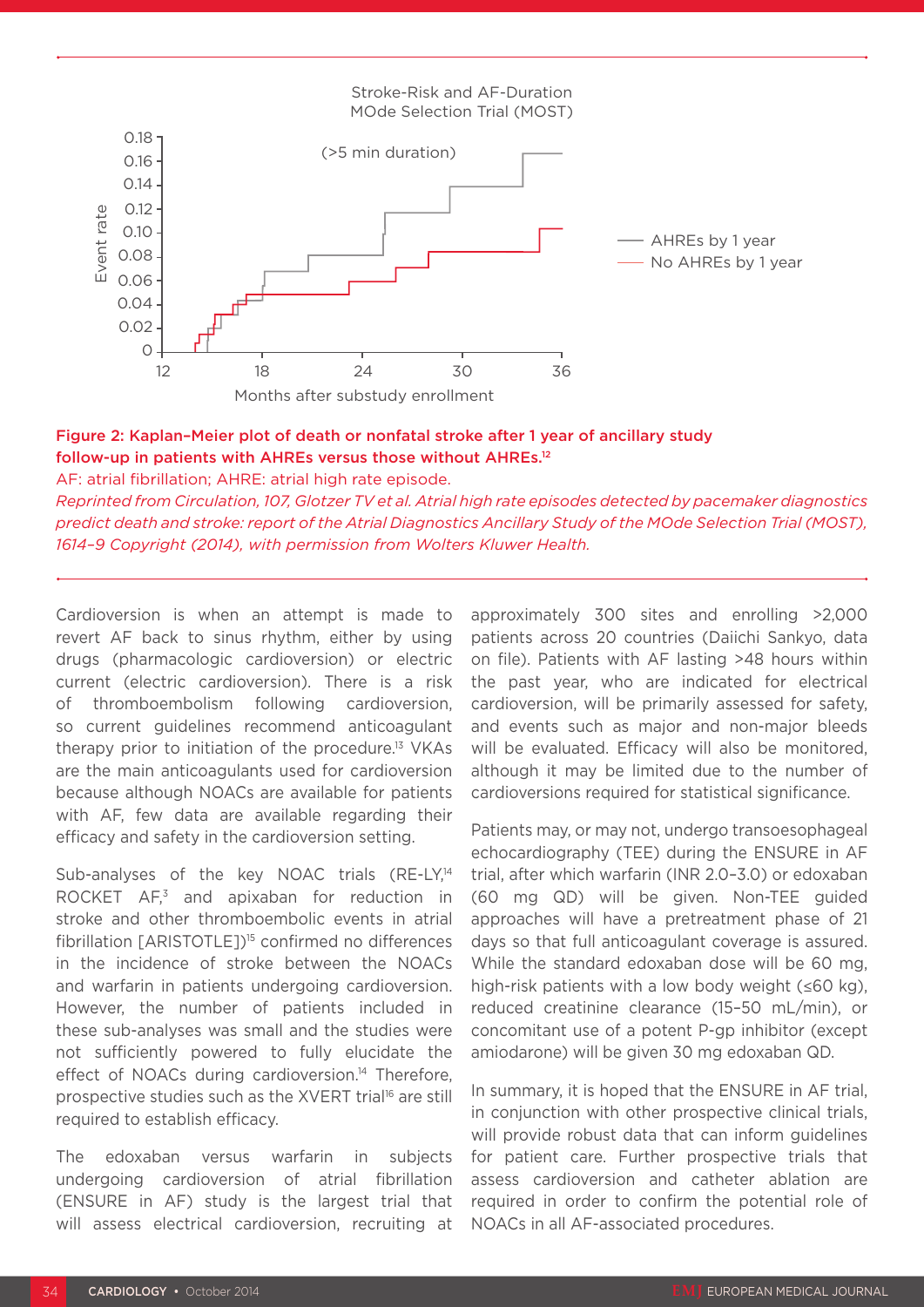#### Table 1: Suggestions for reversal of target-specific oral anticoagulants.

| Parameter                                | Dabigatran           | Apixaban  | Rivaroxaban | Edoxaban  |
|------------------------------------------|----------------------|-----------|-------------|-----------|
| 3-factor PCC                             | Unclear              | Unclear   | Unclear     | Unclear   |
| 4-factor PCC                             | Possible (activated) | Possible  | Possible    | Possible  |
| <b>Activated factor VIIa</b>             | <b>No</b>            | No.       | No          | <b>No</b> |
| <b>FFP</b>                               | <b>No</b>            | <b>No</b> | No          | <b>No</b> |
| Haemodialysis                            | <b>Yes</b>           | No.       | No          | <b>No</b> |
| Hemoperfusion with<br>activated charcoal | Yes                  | Possible  | Possible    | N/A       |
| Oral activated charcoal                  | Yes                  | Yes       | Yes         | N/A       |

FFP: fresh frozen plasma; PCC: prothrombin complex concentrate. *Updated after Kaatz et al.24*

## Clinical Management of Treatment with NOACs

#### Doctor Jack Ansell

Until recently, VKAs were the only oral anticoagulant available for AF patients, and these required complex management. However, several NOACs have now been introduced that, while less complex than VKAs, may still require management. Although it is currently believed that the benefits of NOACs include a low requirement for management by physicians, there are a number of considerations to be assessed when prescribing these therapies.

Aspects to consider when prescribing the new anticoagulants include dosing strategies, possible drug interactions, peri-procedural management, adherence, monitoring, and follow-up.<sup>17</sup> Available NOACs include dabigatran, rivaroxaban, and apixaban, while edoxaban is still under investigation. Each NOAC has both standard dosing and available modifications that can be given depending on patient risk factors, which can lead to complex requirements regarding which NOAC to use, and at which dose.<sup>18</sup>

Monitoring drug levels or drug effects during the course of anticoagulant treatment is not necessary, but even if it were desired, deciding the appropriate method and time-point for monitoring can be difficult. Compared with warfarin and other VKAs, NOACs produce sharp peaks and troughs of drug concentration and drug effect. Thus, one must consider that if the NOACs are to be monitored, should the blood samples be taken at the top,

middle, or bottom of the peaks and should repeat monitoring be done at the same time? Recent data have suggested that monitoring trough levels of dabigatran and maintaining an adjusted level may lead to less bleeding.<sup>8</sup> However, despite the inherent limitations of monitoring, assessing drug level or drug effect under special circumstances, such as major bleeding and emergency situations, may be desired.

Further to this, available monitoring tests include prothrombin or thrombin time (TT) (presence of drug), chromogenic anti-factor Xa or dilute TT (amount of drug present), or the activated partial thromboplastin time (aPTT).19–23 TT (dabigatran) is a widely available test but its high sensitivity to dabigatran can be a disadvantage. A normal TT essentially rules out any meaningful presence of dabigatran. Dilute TT tests, although not available everywhere, can provide a quantitative determination of dabigatran. For factor Xa inhibitors, the prothrombin time has variable sensitivity, and only certain reagents are suitable for dose-effect monitoring. The chromogenic antifactor Xa assay provides a good quantitative measure, but it is not yet globally available.

On occasion, patients who are on anticoagulants require reversal strategies, such as when major bleeding events occur, or emergency procedures are necessary (Table  $1$ ).<sup>17</sup> While it is important to note that only animal studies and anecdotal reports have been reported for NOAC reversal strategies so far,<sup>24</sup> haemodialysis can be used for dabigatran-related events, but may not be feasible under emergency situations, whilst fresh frozen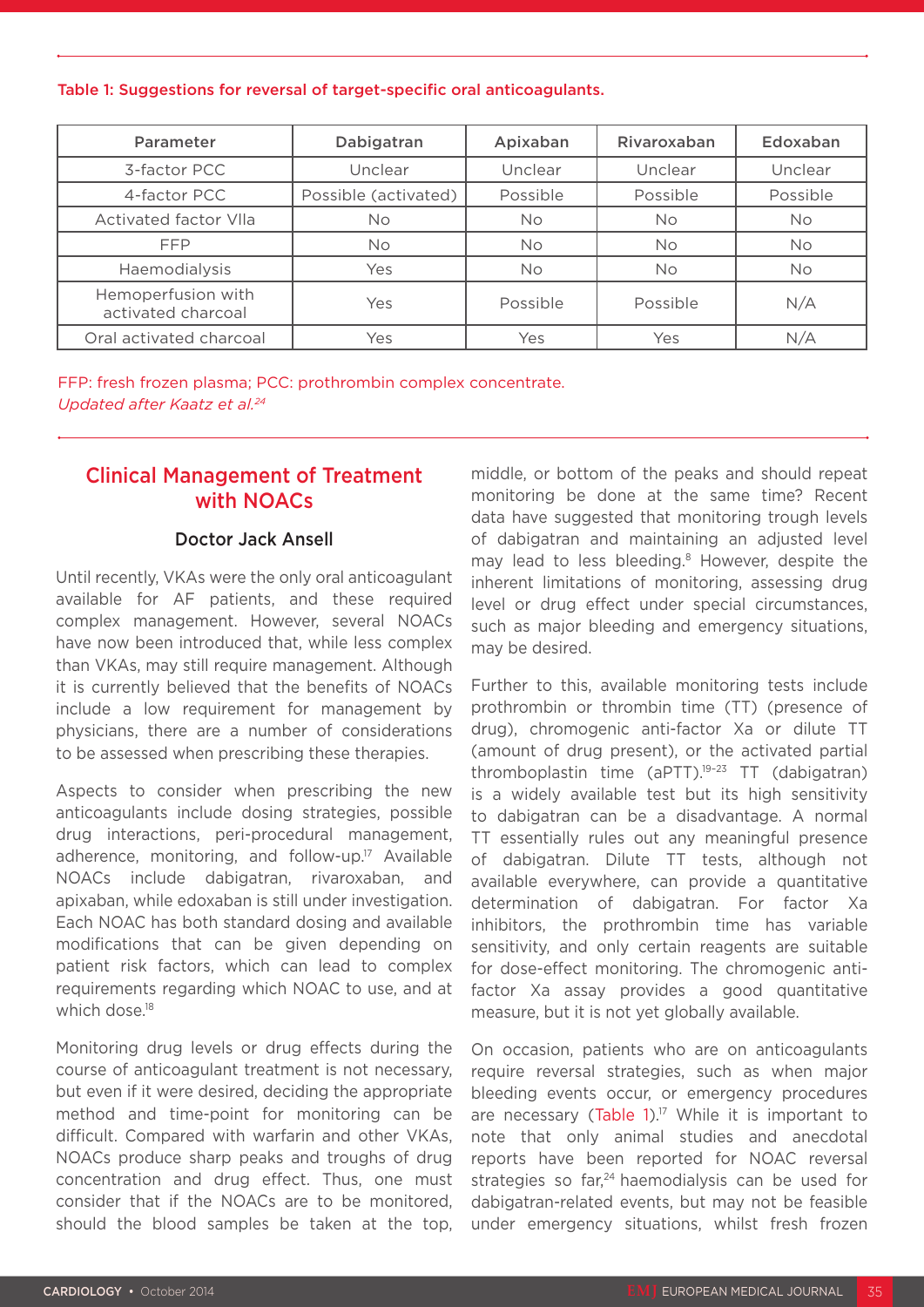plasma (FFP) or activated factor VIIa should not be used for NOACs. Four factor prothrombin complex concentrates have been reported for Xa inhibitors and the activated form could be used for dabigatran-related major bleeding; however, the efficacy evidence is limited. Interestingly, a recent analysis compared the bleeding outcomes from five Phase III clinical trials involving dabigatran. While the dabigatran group received significantly more red cell transfusions and fewer FFP transfusions compared with the warfarin arms, there were no significant differences found regarding the number of patients who were hospitalised or died within 30 days.25 Similar results were also found in the ROCKET AF trial.26

Reversal therapies currently under investigation include an anti-dabigatran antibody (aDabi-Fab), which is in Phase III trials in healthy volunteers.<sup>27</sup> aDabi-Fab immediately reverses the effects of dabigatran for 24 hours and is renally eliminated. Promisingly, no detectable immunogenicity against the antibody was noted. Andexanet alfa is a modified, inactive, recombinant Xa reversal agent that binds to Xa inhibitors and prevents their binding to endogenous Xa in the coagulation cascade. It is currently under assessment in Phase III trials by Portola. This recombinant protein was found to be safe, effective, and well tolerated in a Phase I trial of 32 healthy volunteers, and has been shown to reverse anticoagulation within 5 minutes with the effects lasting for 3 hours.<sup>28</sup> Finally, aripazine (PER977) is a small molecule that binds by charge effects to NOACs. Phase I trial results reported the reversal of edoxaban effects

within ~10 minutes after an intravenous injection of aripazine, the effect of which lasted for 24 hours.29,30 The effect of aripazine was dose dependent and the drug was well tolerated.

In summary, although NOACs are more convenient than VKAs, active management is still required, and physicians should be aware of the multiple doses available per indication. Challenges of NOACs include the limited number of appropriate monitoring assays to measure the drug effect and the absence of a currently approved antidote, even though there is controversy over the necessity of such therapies.

## Closing Remarks

### Professor John Camm

Recent data indicate that NOACs provide a convenient alternative to warfarin in patients with AF, and may provide an alternative to warfarin for patients undergoing cardioversion, although more prospective data are required. However, while therapy with NOACs is simpler, some active management is still required under certain circumstances, although drug monitoring is rarely required. In particular, analyses of the ENGAGE AF-TIMI 48 trial have shown that modification of the edoxaban dose, based upon clinical characteristics, can prevent bleeding events in patients for whom the anticipated plasma concentration of edoxaban would be higher.

### REFERENCES

1. Ruff CT et al. Evaluation of the novel factor Xa inhibitor edoxaban compared with warfarin in patients with atrial fibrillation: design and rationale for the Effective aNticoaGulation with factor xA next GEneration in Atrial Fibrillation-Thrombolysis In Myocardial Infarction study 48 (ENGAGE AF-TIMI 48). Am Heart J. 2010;160:635–41.

2. Giugliano RP et al. Edoxaban versus warfarin in patients with atrial fibrillation. N Engl J Med. 2013;369:2093–104.

3. Piccini J et al. Outcomes of discontinuing rivaroxaban compared with warfarin in patients with nonvalvular atrial fibrillation: analysis from the ROCKET AF Trial. Abstract 114. AHA Emerging Science Series, 25 April, 2012.

4. Patel MR et al. Rivaroxaban versus warfarin in nonvalvular atrial fibrillation. N Engl J Med. 2011;365:883–91.

5. Ruff CT et al. Transition of patients from blinded study drug to open-label anticoagulation: the ENGAGE AF-TIMI 48 trial. J Am Coll Cardiol. 2014;64:576–84.

6. Giugliano RP et al. Reduction in bleeding with edoxaban vs warfarin linked to lower all-cause mortality in 21,105 patients randomized in the ENGAGE AF-TIMI 48 trial. Abstract 4874. Eur Heart J. 2014;35(Suppl 1):867.

7. Ferreiro JL et al. Platelet function testing and risk of bleeding complications. Thromb Haemost. 2010;103:1128–35.

8. Reilly PA et al. The effect of dabigatran plasma concentrations and patient

characteristics on the frequency of ischemic stroke and major bleeding in atrial fibrillation patients: the RE-LY Trial (Randomized Evaluation of Long-Term Anticoagulation Therapy). J Am Coll Cardiol. 2014;63:321–8.

9. Ruff C et al. Relationship between edoxaban dose, anti-factor Xa activity, and outcomes in the ENGAGE AF-TIMI 48 trial. Presentation 5684. ESC Congress, clinical trial update hot line: Stable CAD and atrial fibrillation, 2 September, 2014.

10. Kyrle PA, Eichinger S. Is Virchow's triangle complete? Blood. 2009;114: 1138–9.

11. Wolf PA et al. Atrial fibrillation as an independent risk factor for stroke: the Framingham Study. Stroke. 1991;22:983–8.